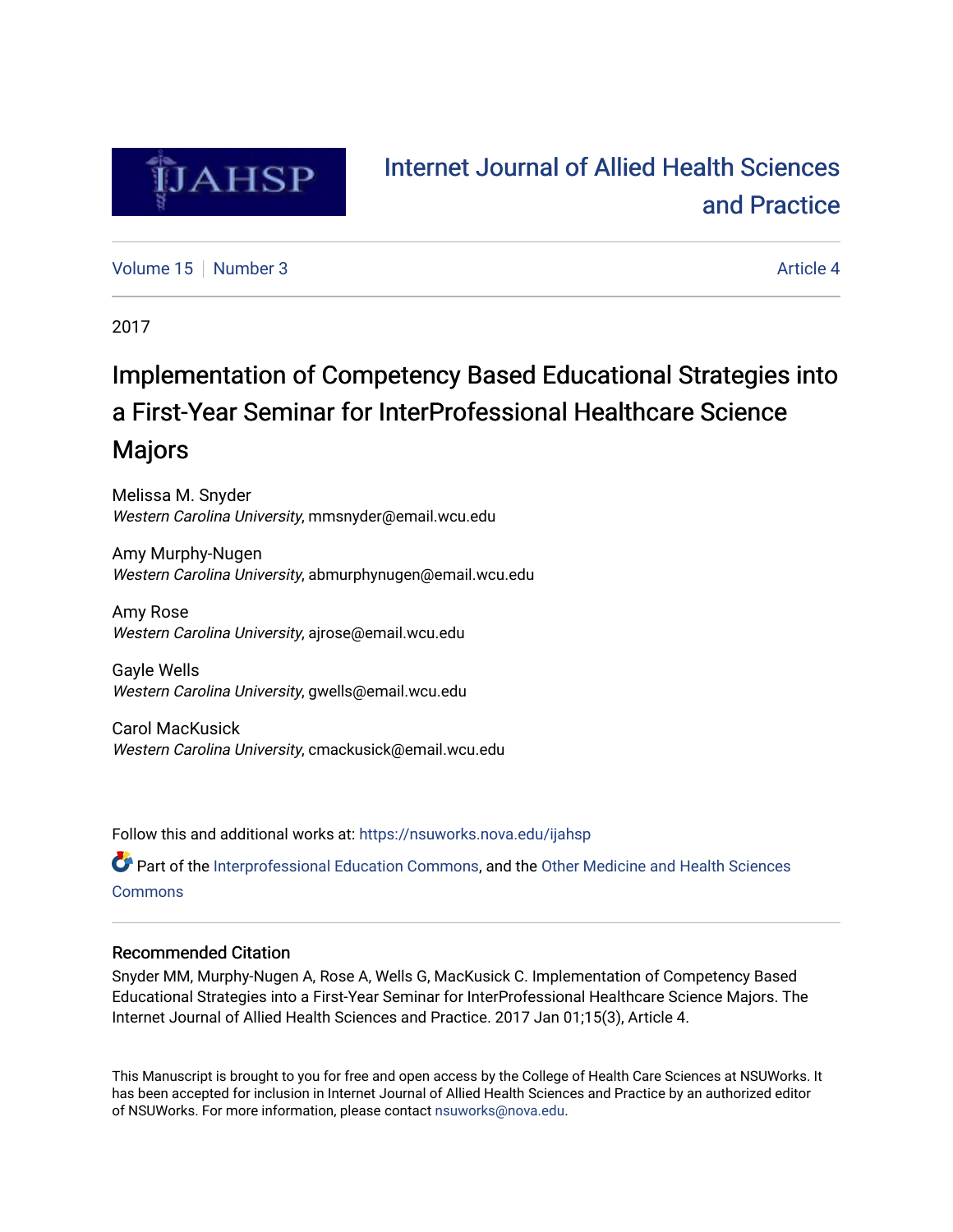## Implementation of Competency Based Educational Strategies into a First-Year Seminar for InterProfessional Healthcare Science Majors

## **Abstract**

### **ABSTRACT**

Introduction: The Health Educators Academy at Western Carolina University was developed by the Dean of the College of Health and Human Sciences. Interdisciplinary fellows in the 2015 HEA focused on competency based education (CBE), which naturally incentivizes collaborative, interdisciplinary and interprofessional work. The 2015 Health Educator Academy Fellows researched healthcare competencies and designed curriculum changes that aligned within these parameters. This article discusses the creation of a first-year, interprofessional healthcare course that emphasizes CBE as well as interprofessional practice. Interprofessional Goals: The 2015 Academy Fellows believed that a collaborative course in the first-year curriculum that builds upon integral competencies would help introduce a structure that would support further IPE in later courses. Background of CBE: The recent expansion of CBE in higher education is a result of a number of factors, including changing demographics, the increase in student debt, declining state funding, and the need for accountability markers and improved learning outcomes. First- Year Experience: First-year seminars were first designed to ease the transition to college for students and to increase both retention and persistence to graduation. Proposed CBE Course: Three foundational interprofessional global health competencies domains were implemented into the first-year experience course: collaboration, partnering and communication; ethics; and sociocultural and political awareness. Reflection and Lessons Learned: In reflecting upon the process of designing a first-year interprofessional, competency-based course, the members of the Health Educator Academy organically implemented many educator and curricular best practices that facilitate collaboration in health care delivery. Future Plans: Rather than deal with complex health issues from a single, specialized approach, healthcare providers will need to work as a team to meet the needs of patients as well as the broader community. Courses such as a first-year seminar based on interprofessional competency-based curriculum can begin the process of teaching students to think collaboratively and critically. This type of course will provide some of the tools that students will need once they leave the university and enter the professional realm.

## Author Bio(s)

Melissa M. Snyder, PhD, LAT, ATC, CSCS is an associate professor at Western Carolina University. She teaches in the athletic training program and is a certified athletic trainer and certified strength and conditioning specialist.

Amy Murphy-Nugen, PhD, MSW is an assistant professor at Western Carolina University. She teaches in the social work program at both the undergraduate and graduate level.

Amy Rose, PhD, CCC-SLP is an assistant professor at Western Carolina University. She teaches in the communications sciences and disorders program and her research interests include social skills and friendship development in individuals with disabilities.

Gayle Wells, PhD is an associate professor at Western Carolina University. She teaches in the health and physical education program and has served as Program Coordinator for Graduate and Undergraduate Health and PE and has worked with numerous academic success programs for the Office of the Provost.

Carol MacKusick, PhD, RN, CNE is an assistant professor at Western Carolina University. She teaches in the nursing program and specializes in nephrology, endocrinology, nursing education and NCLEX development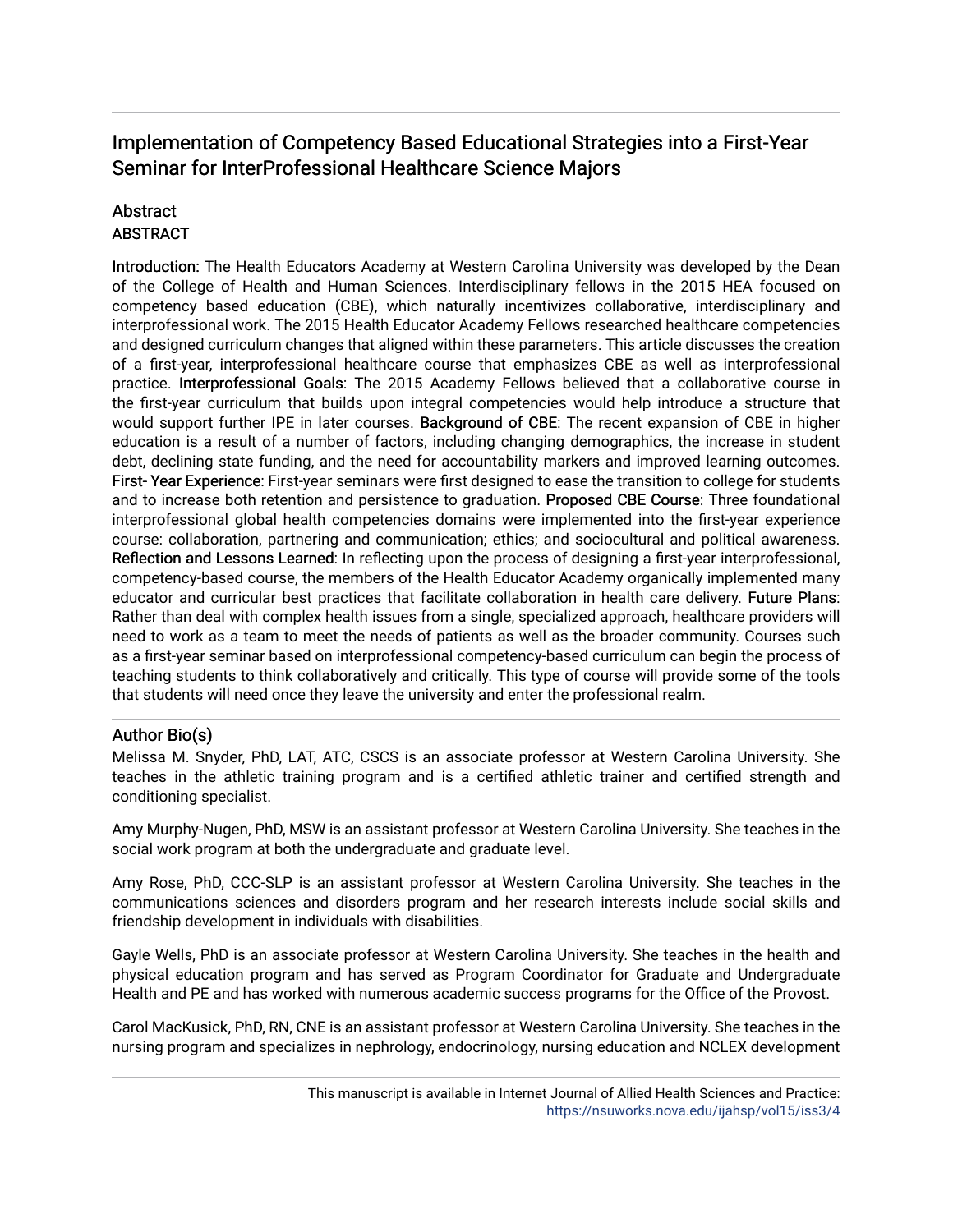

The Internet Journal of Allied Health Sciences and Practice *Dedicated to allied health professional practice and education* **Vol. 15 No. 3 ISSN 1540-580X**

# Implementation of Competency Based Educational Strategies into a First-Year Seminar for Interprofessional Healthcare Science Majors

Melissa M. Snyder, PhD, LAT, ATC, CSCS. Amy Murphy-Nugen, PhD, MSW Amy Rose, PhD, CCC-SLP Gayle Wells, PhD Carol MacKusick, PhD, RN, CNE

Western Carolina University

United States

#### **ABSTRACT**

**Introduction:** The Health Educators Academy at Western Carolina University was developed by the Dean of the College of Health and Human Sciences. Interdisciplinary fellows in the 2015 HEA focused on competency based education (CBE), which naturally incentivizes collaborative, interdisciplinary and interprofessional work. The 2015 Health Educator Academy Fellows researched healthcare competencies and designed curriculum changes that aligned within these parameters. This article discusses the creation of a first-year, interprofessional healthcare course that emphasizes CBE as well as interprofessional practice. **Interprofessional Goals**: The 2015 Academy Fellows believed that a collaborative course in the first-year curriculum that builds upon integral competencies would help introduce a structure that would support further IPE in later courses. **Background of CBE**: The recent expansion of CBE in higher education is a result of a number of factors, including changing demographics, the increase in student debt, declining state funding, and the need for accountability markers and improved learning outcomes. **First- Year Experience**: First-year seminars were first designed to ease the transition to college for students and to increase both retention and persistence to graduation. **Proposed CBE Course**: Three foundational interprofessional global health competencies domains were implemented into the first-year experience course: collaboration, partnering and communication; ethics; and sociocultural and political awareness. **Reflection and Lessons Learned**: In reflecting upon the process of designing a first-year interprofessional, competency-based course, the members of the Health Educator Academy organically implemented many educator and curricular best practices that facilitate collaboration in health care delivery. **Future Plans**: Rather than deal with complex health issues from a single, specialized approach, healthcare providers will need to work as a team to meet the needs of patients as well as the broader community. Courses such as a first-year seminar based on interprofessional competency-based curriculum can begin the process of teaching students to think collaboratively and critically. This type of course will provide some of the tools that students will need once they leave the university and enter the professional realm.

#### **INTRODUCTION**

The Health Educators Academy at Western Carolina University was developed by the Dean of the College of Health and Human Sciences in 2014 as a way to recognize and grow excellent educators at a regional university. The goal of the Health Educator Academy is to provide the opportunity for faculty from the College to participate in intensive professional development in the areas of curriculum and curriculum design, engaged teaching and learning, leadership, and the scholarship of teaching and learning. By design, fellows in the Health Educator Academy cross disciplines and come together in a collaborative manner to help enrich interprofessional education and practice throughout the College.

Five members representing several different disciplines across the health sciences are chosen annually in a competitive process that recognizes excellence in teaching, curriculum development, and the scholarship of teaching and learning. These individuals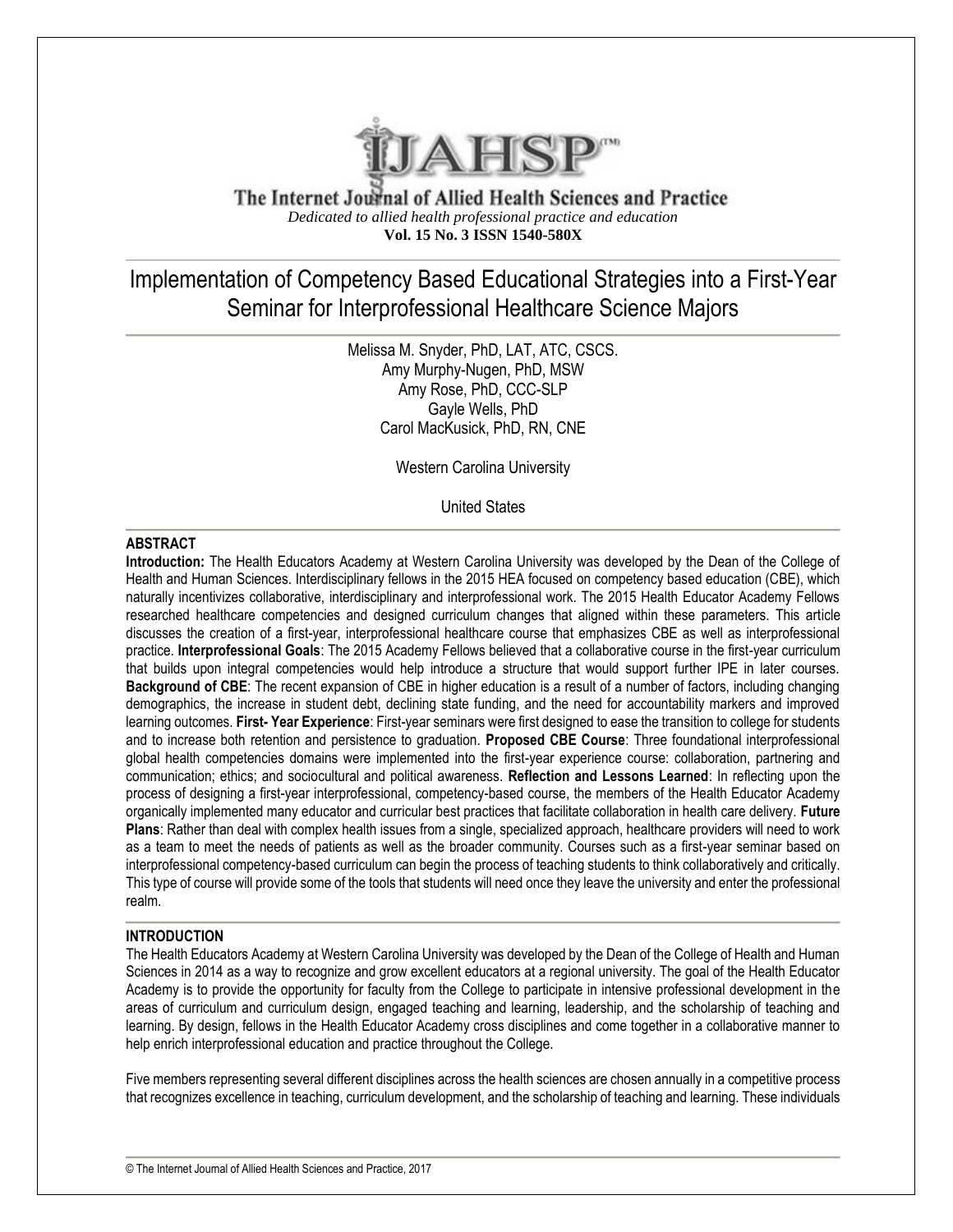CBE naturally forces collaborative, interdisciplinary, and interprofessional work and exchange of ideas. While many different issues lend themselves to CBE, the increased demand for college accessibility and affordability, the need to have graduate employability, the desire to strengthen the workforce, and the drive to help students achieve success are major indicators and reasons for competency based education.<sup>1</sup> Certainly, education in the healthcare setting can be a primary focus for CBE.<sup>2</sup>

With these thoughts in mind, the 2015 Health Educator Academy Fellows began the journey of researching health care competencies and designing curriculum changes that aligned within these parameters. This article discusses the creation of a first-year, interprofessional health care course that emphasizes CBE as well as interprofessional practice.

#### **INTERPROFESSIONAL GOALS**

The need and desire for true interprofessional education (IPE) has been noted in the literature for numerous years, yet little has come to fruition.<sup>3</sup> Scholars have hypothesized that this may be in part due to an ingrained hierarchy that discusses collaboration as the optimal goal, but does little to actually support it.<sup>3</sup> With these thoughts in mind, and recognizing that an opportunity existed to build "from the ground up" a culture that supported both IPE and CBE, the 2015 Health Educator Academy Fellows proposed an introductory course for first-year traditional university students interested in the healthcare sciences.

One of the challenges noted with implantation of IPE has been one of time and space; the issue of "fitting it all in" to an already complex and detailed curriculum has stymied many educators. Yet, through the years, it has been noted that for truly successful and positive outcomes in the healthcare setting, true interprofessional collaboration must occur.4,5 The 2015 Academy Fellows believed that introducing a collaborative course in the first-year that built upon integral competencies would help introduce a structure that would support further IPE in later courses. Socializing first-year students to the organizational culture (including benefits and challenges) associated with IPE should occur early in an educational experience and extend throughout one's professional career.<sup>6</sup> This approach aligned well with strategies and recommendations for designing effective IPE and practice.<sup>7</sup>

#### **BACKGROUND OF COMPETENCY-BASED EDUCATION**

While CBE has expanded nationally in higher education over the past several years, its history dates back to the 1940s.<sup>8</sup> CBE was initially rooted in behavioral psychology and was widely implemented from the 1940s until the 1970s when it underwent heavy criticism. Critics of CBE emphasized that it did not place enough significance on processes such as affective, social, cultural, aesthetic, or ethical learning.<sup>9</sup> CBE saw a revival in the 1980s as the importance of learning outcomes was being emphasized in undergraduate medical curricula. CBE provided a rational basis for the development of assessments of competence, particularly those that assessed observable behaviors.10,11

In June of 2015, the Council of Regional Accrediting Commissions provided a consensus definition for Competency-Based Education (CBE):12(p 2)

In general, CBE is an outcomes-based approach to earning a college degree or other credential. Competencies are statements of what students can do as a result of their learning at an institution of higher education. While competencies can include knowledge or understanding, they primarily emphasize what students can do with their knowledge. Students' progress through degree or credential programs by demonstrating competencies specified at the course and/or program level. The curriculum is structured around these specific competencies, and satisfactory academic progress is expressed as the attainment or mastery of the identified competencies. Because competencies are often anchored to external expectations, such as those of employers, to pass a competency, students must generally perform at a level considered to be very good or excellent.

The recent expansion of CBE in higher education is a result of a number of factors, including changing demographics, the increase in student debt, declining state funding, and the need for accountability markers and improved learning outcomes.<sup>11,13,14</sup> A recent analysis of the market by Eduventures found that the number of schools offering CBE programs has grown from 50 colleges in the 1990s to as many as 150 that currently offer some form of CBE and 400 others in the process of program development.<sup>15</sup> Additionally, the number of students enrolled in CBE programs has grown fourfold, from no more than 50,000 students in the 1990s to nearly 200,000 in 2013.<sup>15</sup> Most enrollments are currently concentrated at Capella University, Empire State, Excelsior College, Thomas Edison, University of Maryland University College, and Western Governors University, which have large concentrations of CBE programs; however, enrollments have increased at several traditional colleges, universities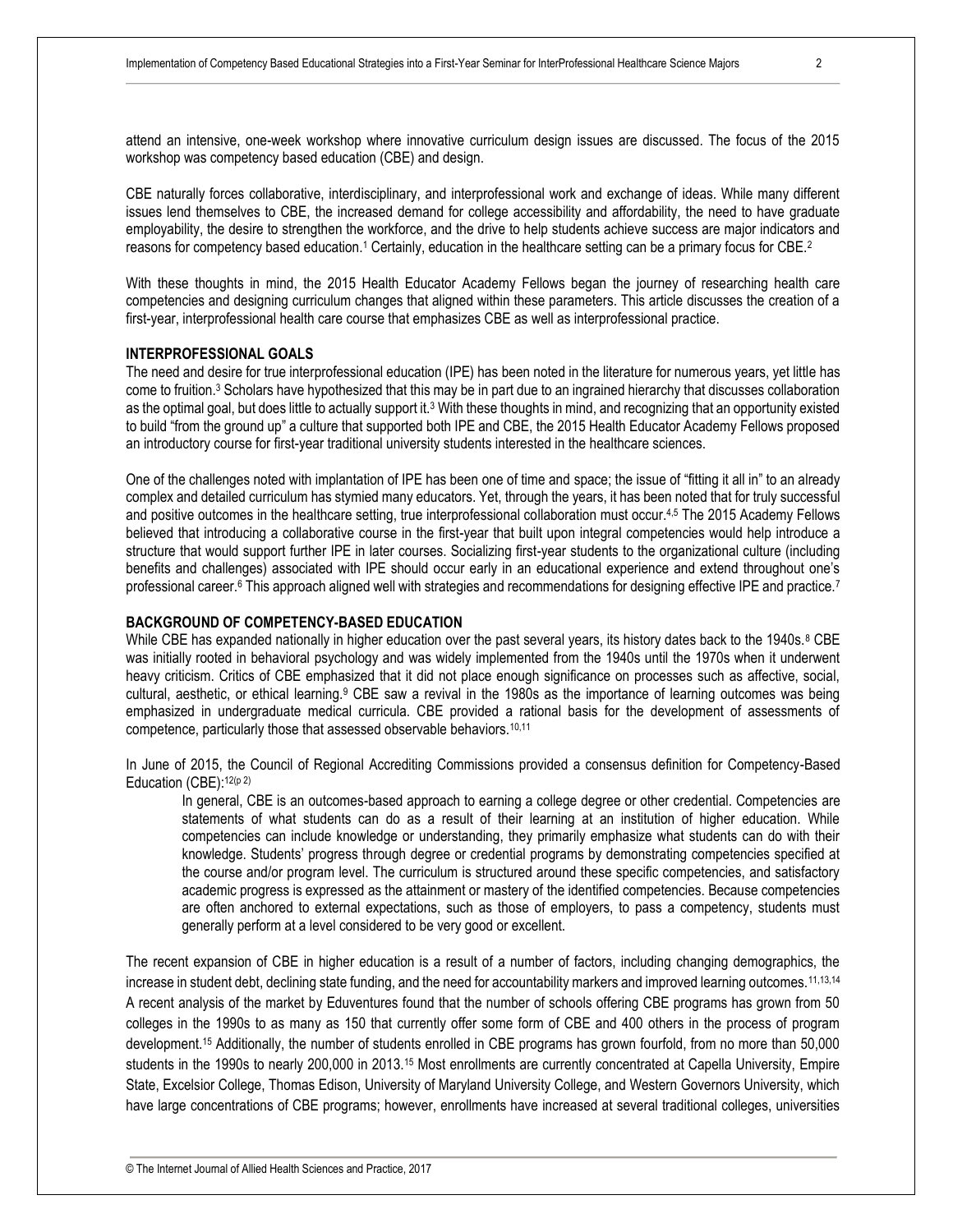and community colleges.<sup>11</sup> Currently, most CBE programs focus on disciplines related to business, education, healthcare, engineering, science, and technology-related fields.

Initially, there were no common interprofessional competencies for healthcare, even though healthcare incorporates skills that lend themselves to CBE. From an educational perspective, most healthcare specific programs are guided by accreditation standards, and curricula outcomes are based and formulated around these standards. The 2015 Health Educator Academy Fellows felt it important to expand any competency definitions to meet the ever-expanding reach of healthcare and of interprofessional providers. When reviewing competencies necessary for all healthcare providers, the definition of global health was reviewed, and the working definition of global health was agreed upon as an acceptable springboard to base competencies and education. For purposes of course development and understanding, the following definition of global health proposed by Beaglehole and Bonita was utilized: collaborative trans-national research and promoting health for all.<sup>16</sup> This definition helped align competencies as well and also met current Western Carolina University goals of increasing diversity and understanding of different cultures in courses and while at the University.

In 2008, an inaugural meeting of the Consortium of Universities for Global Health discussed the rapid expansion of global health programs as well as the need for standardized competencies and curricula.<sup>2</sup> The Global Health Competency Subcommittee was appointed in 2013 in order to identify and propose a list of interprofessional global health competencies. Jogerst et al in their description of the subcommittee's work outlined levels of global health competency.<sup>2</sup> The subcommittee's proposed list of global health interprofessional competencies was intended to serve as a guide for program development.<sup>2</sup> Thus, the course developers covered three of the competencies in the course.

#### **FIRST-YEAR EXPERIENCE**

First-year seminars were initially designed to ease the transition to college for students and to increase both retention and persistence to graduation. The Freshmen Year Experience course (later termed First-Year Experience) has its early roots in the 1980s reform movement in higher education. During the 1980s, college and university campuses began taking a serious look at student success, especially in the early years of higher education. Since that time, the first-year experience has become a much higher priority for university leaders<sup>17</sup> In 1986, the University of South Carolina established the National Resource Center for the First-Year Experience and Students in Transition. This center provided national leadership in policies and programs designed to enhance learning, academic success and retention.<sup>18</sup> Today, over 75% of colleges and universities across the United States have some form of first-year seminar on campus.<sup>19</sup>

First-year seminars have been identified as one of the high impact practices, and these courses have often been used to support other high impact practices, such as learning communities, common reads, and service learning.20,21 Researchers have studied the impact of first-year seminars for over thirty years, and their effectiveness for increasing retention and persistence has been well-noted.22-25 These types of courses have demonstrated effectiveness for the general first-year population for disciplinespecific courses or even activity-based courses.26-28

This movement toward increasing student success in the first-year has been bolstered by research and scholarship on the first year experience, assessment strategies for first-year approaches, and the integration of technology into first-year initiatives. Researchers have noted that the most effective courses are those that include academic rigor such as common writing experiences, research projects, and critical thinking skills.29,30 The research has also indicated that freshmen who enrolled in strategy-based freshmen seminars were more likely to come back to the university as sophomores.<sup>24,31</sup> Western Carolina University began offering a first-year experience course in the 1990s. Since that time, the program has expanded to include professional staff who coordinate the courses through the Office of First-Year Experience as well as additional courses and programs to meet the needs of college students in the first year. One of the courses taught within the program is the University Experience Course that counts for one hour of academic credit.

#### **PROPOSED COMPETENCY-BASED FIRST-YEAR EXPERIENCE COURSE**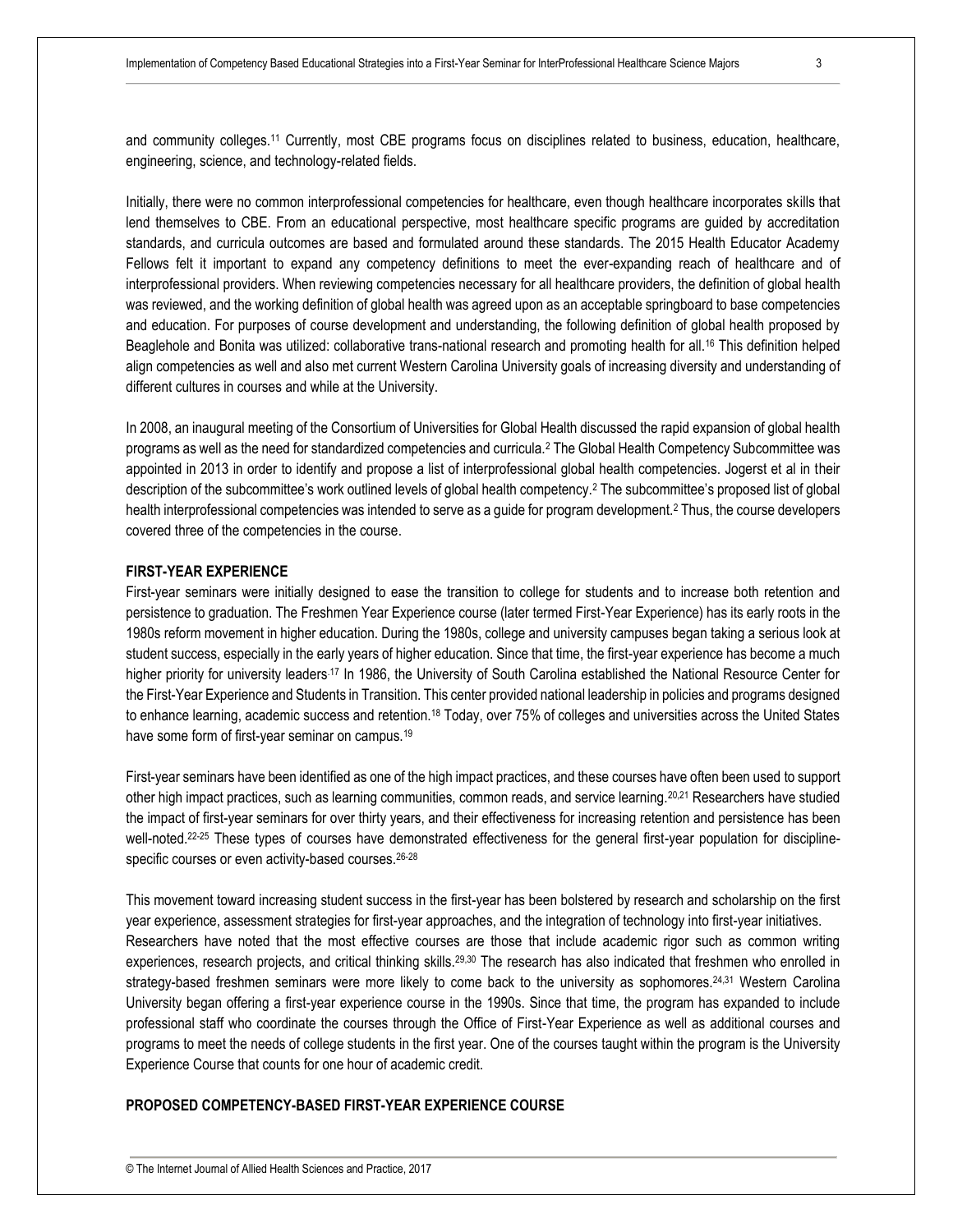The first-year course at Western Carolina University was called USI 130: University Experience. The aim of the course was to help students transition to college and is part of the first-year experience. There were three main learning outcomes (see Table 1) and six units (see Table 2) that were taught through the course. The instructors had flexibility in the way that the course was delivered and additional content that was taught.

| <b>Table 1. Student Learning Outcomes</b> |                                                                                                                                   |  |  |
|-------------------------------------------|-----------------------------------------------------------------------------------------------------------------------------------|--|--|
|                                           | 1.   Identify aptitudes, abilities, and interests and articulate their future goals and aspirations                               |  |  |
|                                           | 2.   Modify behaviors and values in response to knowledge and skills gained from their academic and co-<br>curricular experiences |  |  |
|                                           | Recognize the synthesis of their university experiences relative to their future education and career plans                       |  |  |
|                                           |                                                                                                                                   |  |  |

| <b>Table 2. Learning Units</b> |                                                                            |  |  |  |
|--------------------------------|----------------------------------------------------------------------------|--|--|--|
|                                | Discover College: Connect with College: Adapting to a New Environment      |  |  |  |
| 2.                             | Calibrate your Compass: Connect with Self: Finding your Place in the World |  |  |  |
| 3.                             | Think First: Developing Skills for Life                                    |  |  |  |
| 4.                             | Connect the Dots: Seeing the Big Picture                                   |  |  |  |
| 5.                             | Exchange Ideas: Connect with Others; Telling Stories                       |  |  |  |
| 6.                             | Be Involved: Why it Matters                                                |  |  |  |

The 2015 Health Educator Academy opted to create a competency based course that focused on global healthcompetencies based on the current needs in healthcare and the increasing need for interprofessional collaboration. The flexibility of the USI 130 course allowed the Academy Fellows to implement CBE in this course. The Academy Fellows worked to align competencies to University and College concepts, emphasizing the need for interprofessional collaboration and global health needs. Additionally, the course allowed career exploration in the health sciences and also met the goal of supporting first year university students and helped them achieve success in the academic setting.

Initially, the 2015 Academy Fellows examined an article on identifying interprofessional global health competencies.2 The article was published shortly after the summer workshop and aligned well with the goals for the USI course. Jogerst et al identified 39 competencies in 11 domains for the basic operational program-oriented level.2 One Health Educator Academy Fellow reviewed the goals of the USI course, the 11 domains, and the basic needs of healthcare professionals and determined the three competencies that best fit. The 11 domains can be found in Table 3, ones that are focused on in the USI course are labeled with an asterisk (\*). Full description of the competencies is outside the purview of this article, but is fully described in the Jogerst et al article.<sup>2</sup>

| Table 3. Interprofessional Global Health Competencies <sup>2</sup> |                                                 |  |  |  |
|--------------------------------------------------------------------|-------------------------------------------------|--|--|--|
| 1.                                                                 | Global burden of disease                        |  |  |  |
| $\overline{2}$ .                                                   | Globalization of health and health care         |  |  |  |
| $\overline{3}$ .                                                   | Social and environmental determinants of health |  |  |  |
| 4.                                                                 | Capacity strengthening                          |  |  |  |
| 5.                                                                 | Collaboration, partnering and communication*    |  |  |  |
| 6.                                                                 | Ethics*                                         |  |  |  |
| 7.                                                                 | Professional practice                           |  |  |  |
| 8.                                                                 | Health equity and social justice                |  |  |  |
| 9.                                                                 | Program management                              |  |  |  |
| 10                                                                 | Sociocultural and political awareness*          |  |  |  |
|                                                                    | Strategic analysis                              |  |  |  |
| *indicates competencies that were addressed in the USI course      |                                                 |  |  |  |

This curriculum design provided a low stakes way to implement CBE; one purpose was to show faculty how a course can be structured using CBE and educate them about the positives and challenges. The aim was to implement interprofessional competencies into a course for students enrolled in one of the majors in the College of Health and Human Sciences; undergraduate programs in the College can be found in Table 4. All of the students in this section of USI 130 had a goal to be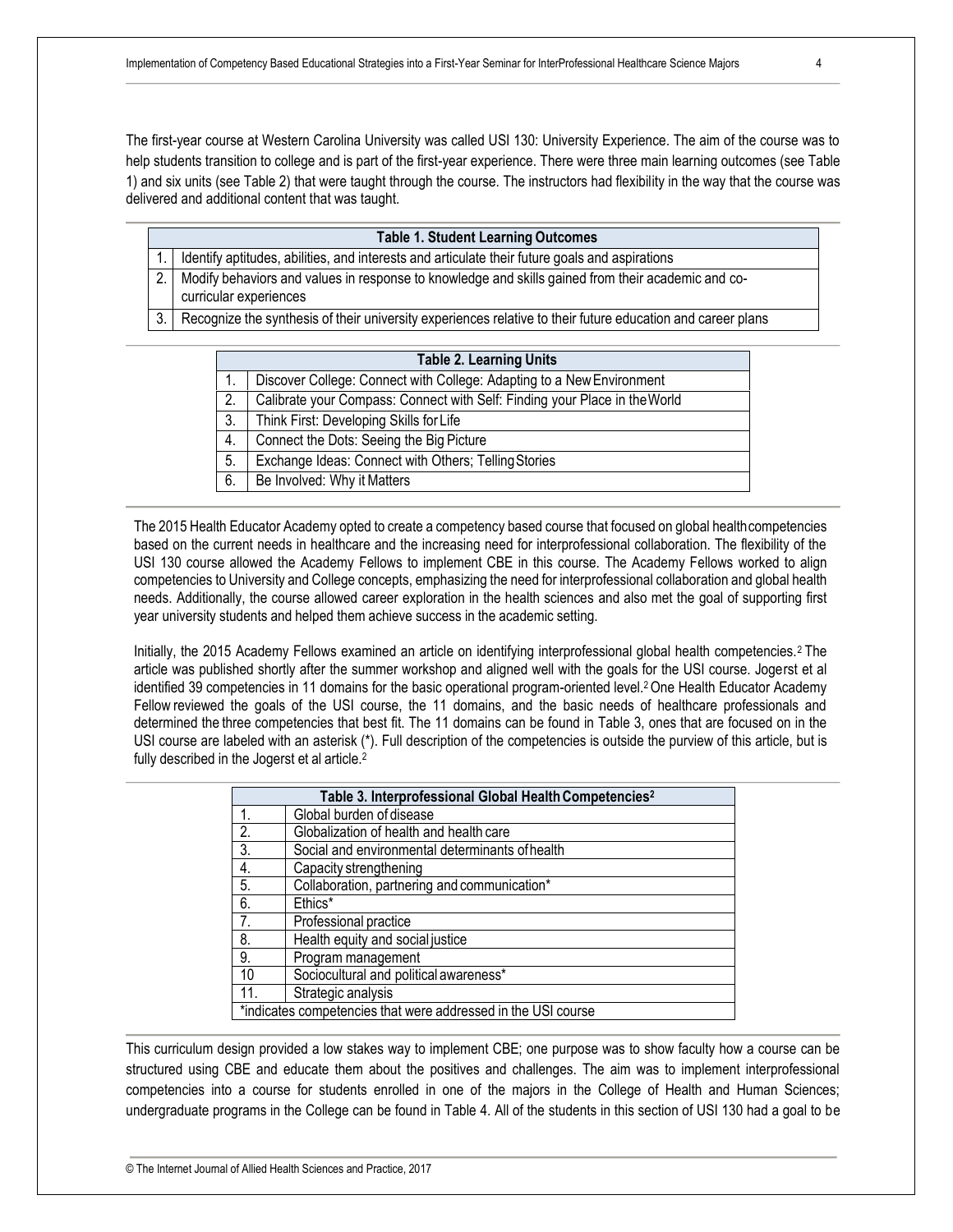future healthcare professionals, so inclusion of interprofessional competencies was deemed beneficial. Implementing the competencies early in the curriculum may better prepare students to use the skills as a professional. Additionally, the campus was preparing for a visit from the Southern Association of Colleges and Schools Commission on Colleges. The Quality Enhancement Plan for the University is titled Courses to Careers: Building Psychosocial Competency, and aims to provide students with skills to become active citizens. The course aligns with the goals of the Quality Enhancement Plan and also aligns with the goals of the Quality Enhancement Plan and also aligns with the university's strategic plan, titled "2020 Vision: Focusing on our Future."

| Table 4. Undergraduate Majors in the College of Health and Human Sciences |                                             |  |  |  |
|---------------------------------------------------------------------------|---------------------------------------------|--|--|--|
|                                                                           | <b>Athletic Training</b>                    |  |  |  |
| 2.                                                                        | <b>Communication Sciences and Disorders</b> |  |  |  |
| 3.                                                                        | <b>Emergency Medical Care</b>               |  |  |  |
| 4.                                                                        | Environmental Health                        |  |  |  |
| 5.                                                                        | Nursing                                     |  |  |  |
| 6.                                                                        | <b>Nutrition and Dietetics</b>              |  |  |  |
| $\overline{7}$ .                                                          | Recreational Therapy                        |  |  |  |
| 8.                                                                        | Social Work                                 |  |  |  |

The entire group met to work on the USI course and organized the proficiencies to align with six units required in the USI 130 course and the campus creed. Table 5 shows the alignment of proficiencies, course units, and campus creed.

| Table 5. Alignment of Proficiencies and Campus Creed  |                                                            |  |  |  |
|-------------------------------------------------------|------------------------------------------------------------|--|--|--|
| Domain 5: Collaboration, Partnering and Communication |                                                            |  |  |  |
| <b>Proficiency</b>                                    | <b>Campus Creed</b>                                        |  |  |  |
| Unit 1, Discover College                              | I will celebrate & take pride in WCU                       |  |  |  |
| Connect with College: Adapting to a New Environment   |                                                            |  |  |  |
| Unit 2, Calibrate your compass                        | I will respect the dignity & rights of all persons.        |  |  |  |
| Connect with Self: Finding your Place in the World    |                                                            |  |  |  |
| Unit 3, Think First Developing Skills for Life        | I will practice personal and academic integrity            |  |  |  |
| Domain 6: Ethics                                      |                                                            |  |  |  |
| <b>Proficiency</b>                                    | <b>Campus Creed</b>                                        |  |  |  |
| Unit 3, Think First Developing Skills for Life        | I will practice personal and academic integrity            |  |  |  |
| Unit 4, Connect the Dots: Integrate Information       | I will demonstrate concern for others and will live up to  |  |  |  |
| from a Variety of Contexts                            | my community responsibilities                              |  |  |  |
| Domain 10: Sociocultural and Political Awareness      |                                                            |  |  |  |
| <b>Proficiency</b>                                    | <b>Campus Creed</b>                                        |  |  |  |
| Unit 4, Connect the Dots                              | I will demonstrate concern for others and will live up to  |  |  |  |
| Seeing the Big Picture                                | my community responsibilities                              |  |  |  |
| Unit 5, Exchange Ideas                                | I will engage myself in the arts, culture and intellectual |  |  |  |
| <b>Connect with Others; Telling Stories</b>           | life of WCU                                                |  |  |  |
| Unit 6, Be Involved                                   | <b>WCU Community Creed: Synthesis</b>                      |  |  |  |
| Why it Matters                                        |                                                            |  |  |  |

#### **Connecting the Domains to the Coursework and Activities**

The course contained activities related to each of the domains. The 2015 Health Educator Academy Fellows ensured that activities were at an appropriate level, but still fulfilled the goals of the course and the needs of future healthcare professionals. This section describes how the course activities were connected to the proficiencies. The three domains were chosen because they are basic concepts that are applicable for all of the majors and appropriate for a freshman level course.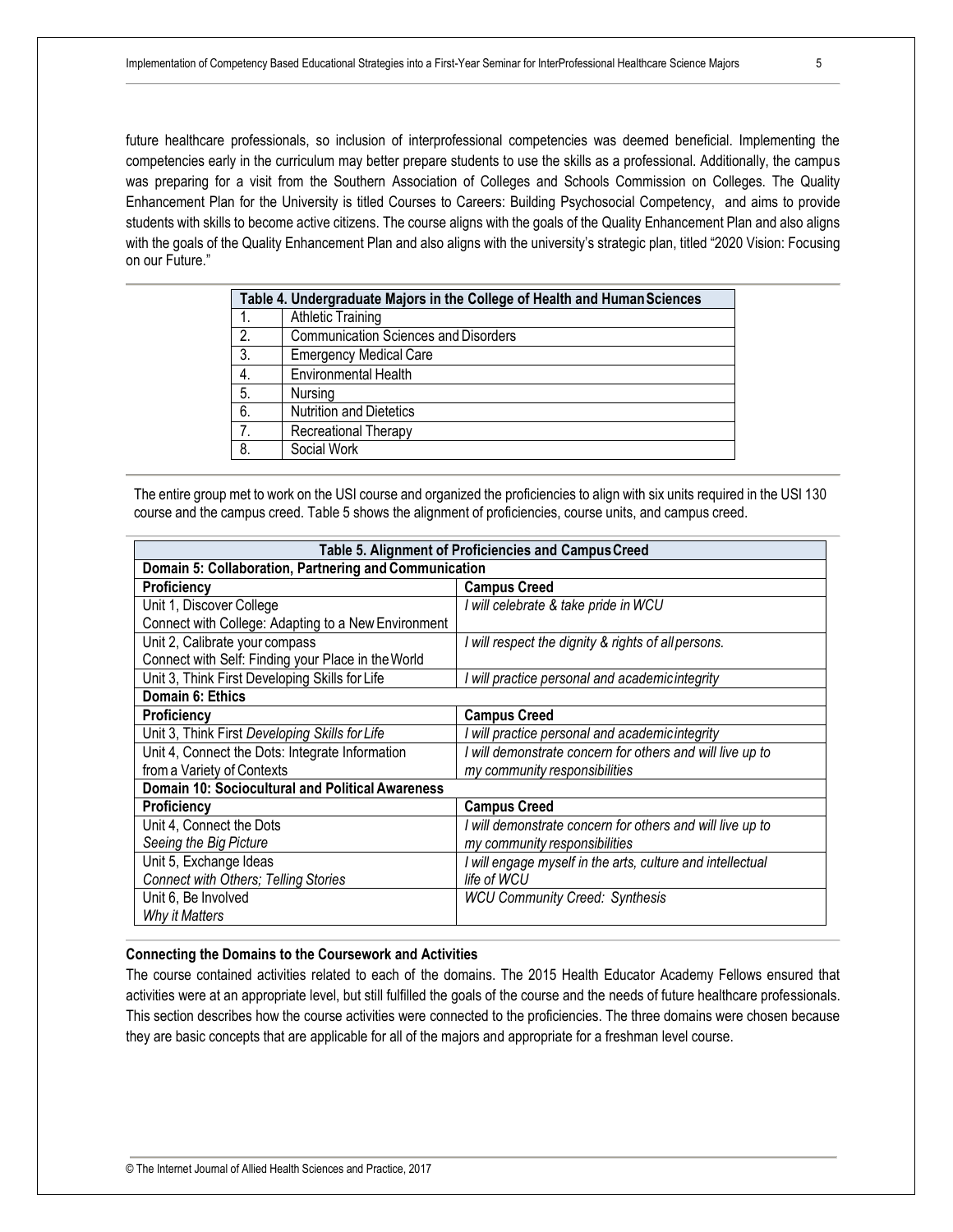#### *Domain 5: Collaboration, Partnering and Communication*

The initial three units aligned with Domain 5: collaboration, partnering, and communication. The first unit covered was Discover College: Connect with College. The goal for this unit was to promote successful student adaptation to new environments and responsibilities, and to allow students to discover and utilize the resources available to them, including academic gateways, social networks, and co-curricular and personal development opportunities. Outcomes for this unit included 1) Students will identify the purpose and function of the campus resources that serve as tools for success, and 2) Students will engage with the campus community. The second unit in the course was Calibrate your compass Connect with Self: Finding your Place in the World. Students examined the values that influence individual decision-making processes; take responsibility for their own learning and development in a manner consistent with academic integrity and their own goals and aspirations; intentionally use knowledge gained from learning experiences to make informed judgments about their future plans; and bring those plans into action. Outcomes for unit two were 1) Students will choose learning experiences consistent with their own values and goals and 2)Students will prioritize values that influence decision making. Unit three was Think First: Developing Skills for Life; it had the stated goals of allowing students to identify the dimensions of complex issues or problems; analyze and evaluate multiple sources of information/data; apply knowledge and decision-making processes to new questions or issues; and reflect on the implications of their solution/decision. Outcomes for unit 3 included 1) Students will select from available information and resources to solve issues in their collegiate lives and campus communities, and 2) Students will construct a plan to achieve an intended solution.

One activity related to Domain 5 is brainstorming health care providers. First-year students may have an idea of the profession they may want to pursue, but they may not have a solid understanding of other professions that fall under the healthcare provider umbrella. First, the students brainstormed the variety of professionals that they may become and also professionals that they will work with in the future. A discussion of their education and roles followed. Additionally, students discussed settings in which these providers were employed. Finally, field trips were planned to visit a few of the community partners. The purpose of this activity was to expose students to diverse healthcare professions, explore backgrounds of future collaborators and examine community partners.

#### *Domain 6: Ethics*

Domain 6 aligned with unit 3 (discussed previously) and unit 4. Unit 4 is *Connect the Dots: Integrate information from a variety of contexts*. The goals for this unit were that students would make connections between personal interest and abilities, general education, programs of study, general electives, experiential learning opportunities, and other co-curricular activities; and relate the implications/value of these connections to "real world" scenarios. Outcomes for this unit were 1) Students will identify connections between personal experiences and closely related academic knowledge (i.e., facts, ideas, concepts, experiences), and 2) Students will articulate their own strengths and challenges as learners in dealing with a specific task, performance, event, etc.

One activity related to Domain 6 was ethical scenarios and role playing. Students were split into small groups and given a scenario that they might encounter as a professional. The scenarios were general enough that they were applicable to any of the health professions the students were pursuing, and were not so complex that an entry level, first year student would be unable to reason through them. Examples of the scenarios can be found in Table 6. The students acted out the scenario, led a discussion using guided questions, and debriefed issues that came up during their discussions. Another activity related to Domain 6 was a discussion of different cultures and how different cultures view ethics. Connections were then made to their own ethical beliefs and students reflected on how this could affect them in their future careers.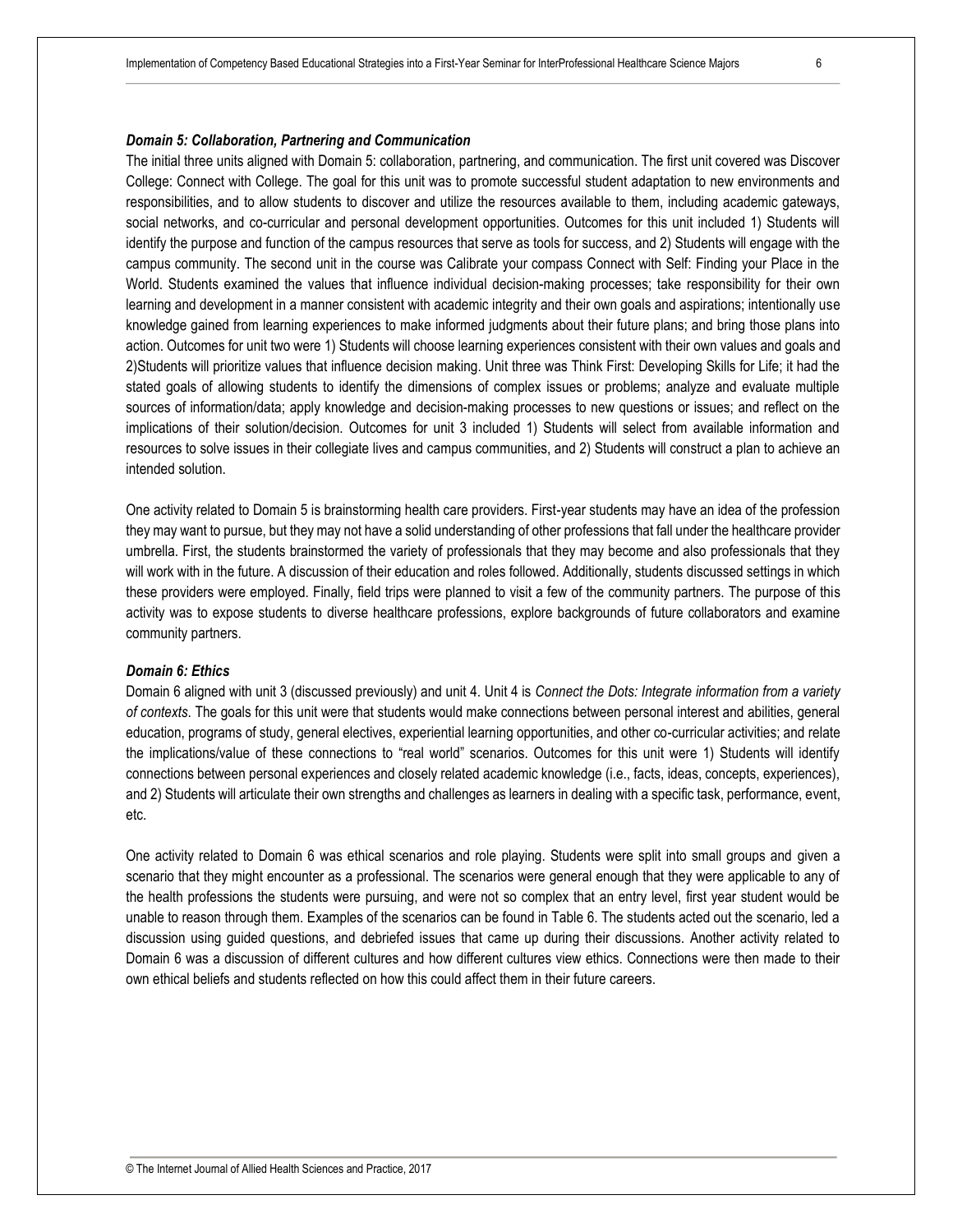#### **Table 6: Ethical Scenarios**

1. You are working with a patient/client. This person has a "flirty" nature and has always been very nice to you in the past.

On this occasion, he/she pats you on the behind as you pass by.

- a. Is this appropriate?
- b. What would be your immediate reaction?
- c. Who would you report this to?
- d. Is there a time when this is appropriate?
- 2. You are working with an athlete that is well known in the community. A few of your coworkers are fans and ask you questions while you are eating lunch.
	- a. What would be your response?
	- b. What if they try and say that you can discuss it with them because they are also healthcare professionals?
	- c. What if they promise they won't tell?
	- d. Might there be consequences to sharing this information? If so, what are they?
	- e. Is it appropriate to ask for a picture or autograph?
- 3. You observe a co-worker interact with a patient/client. The patient/client has an accent and appears to be from the Middle-East. The coworker comes back to the work room and complains how he/she has to work with (racist slur) and they are all terrorists.
	- a. Is this appropriate?
	- b. What would be your immediate reaction?
	- c. Who would you report this to?
	- d. Is there a time when this is appropriate?
	- e. When would you go beyond the borders of your workplace?

#### *Domain 10: Sociocultural and Political Awareness*

Domain 10 aligned with units 4 (discussed previously), 5, and 6. Unit 5 is *Exchange Ideas: Communicate Effectively and Responsibly*. The goals for this unit were that students would convey complex information in a variety of formats and contexts, identify intended audience, and communicate appropriately and respectfully. The outcome for unit 5 was that students would communicate as appropriate to the context and audience in order to articulate needs or share information. Unit 6 is *Be Involved: Practice Civic Engagement*. The goals for this unit were that students would identify their roles and responsibilities as engaged citizens by considering the public policies that affect their choices and actions by recognizing commonalitiesand interdependence of diverse views/ values and by acting responsibly to positively affect public policy. The outcome was that the students would practice and abide by the Western Carolina University Community Creed.

The first activity related to Domain 10 was an examination of examples of local, regional, national, and international influences on global health through a lecture and discussion. The students were assigned an influence and reflected on how that will affect various practitioners. Another assignment was a newspaper assignment. The instructions for the assignment follow:

As a member of this class, you will be required to read a national newspaper. We will be using these papers in our class all semester in our discussion of current events related to healthcare. Each week you will select at least two articles from the paper related to a healthcare topic and write a reflection on the articles. Your reflections are due in Blackboard each week. Your reflection should be YOUR reaction to the story, not a summary. Give a brief statement about the subject of the article, and then critically reflect on your thoughts about the topic as they relate to social, cultural and/or political implications associated with healthcare.

Both of these activities allowed the students to critically think about how various sociocultural and political issues can directly and indirectly affect health and healthcare.

#### **REFLECTION/LESSONS LEARNED**

In reflecting upon the process of implementing a first-year interprofessional, competency-based course, the members of the 2015 Health Educator Academy organically implemented many best practices, including development of appropriate competencies, designing of inter-active and engaging student activities, and designing the course to meet the active engagement learning style of students. According to the foundational framework for interprofessional education and collaborative practice developed by the World Health Organization (WHO), strategies can be implemented to facilitate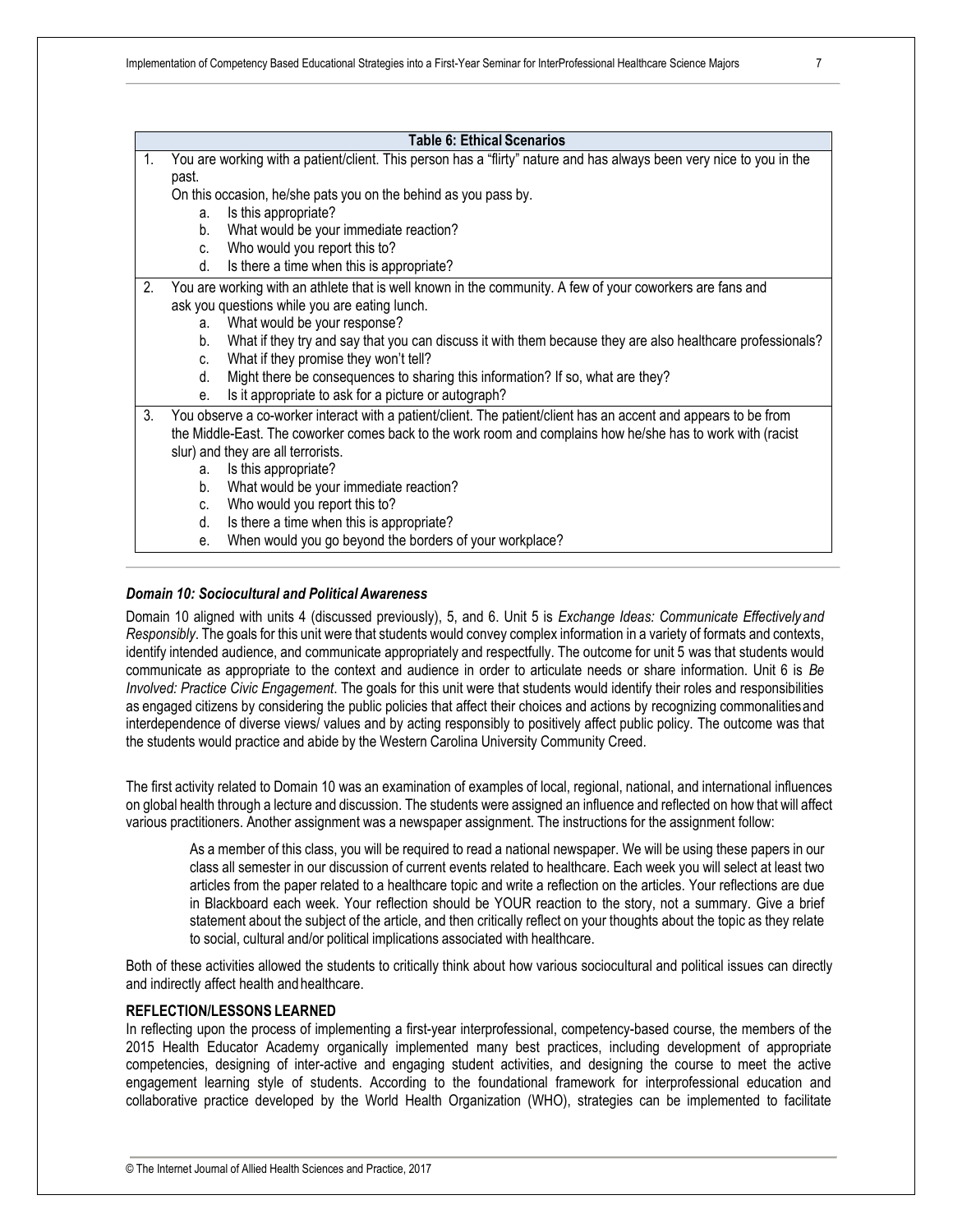collaborative practices. The intent of the first-year seminar course was to embed both educator and curricular strategies that facilitated collaborative practices in health care delivery.32 The framework acknowledges the complexity of designing and implementing interprofessionaleducation.<sup>32</sup> Consequently, to provide the time, space, and other resources needed to sustain this type of educational endeavor and subsequent, health-delivery improvement system, these strategies should be present. Educator strategies focused on cultivating an organizational culture for interprofessional collaboration. Curricular strategies emphasized effective pedagogical methods, which also compliment principles of competency-basededucation.

#### **Educator Strategies**

Two of the WHO's educational strategies involve efforts that were pursued by the administrative leadership at WCU: 1) supportive institutional policies and management commitment, and 2) a champion.<sup>32</sup> For any new endeavor to succeed, a champion is needed who can clearly communicate the benefits and inspire individuals to take on associated challenges.<sup>3</sup> The Dean and other administrators promoted and implemented the idea of a Health Educator Academy at WCU. As stated previously, the goal of the WCU Health Educator Academy is to provide the opportunity for faculty from the CHHS to participate in intensive professional development in the areas of curriculum/design, engaged teaching and learning, leadership, and the scholarship of teaching and learning. Health Educator Academy members are considered master teachers and use knowledge gained through academy activities and interprofessional collaboration to further the strategic goals of the College related to student success and providing patient-centered care. The 2015 Health Educator Academy focused specifically on learning about and implementing elements of competency-based education. Further, the Dean is open to exploring collaboration not only across disciplines that are housed within the College, but also with potential IPE and CBE partners throughout the University. The Dean and the College are invested in creating an organizational culture that breaks down disciplinary silos, encourages collaboration, and uses a sustainable interprofessional approach toeducation.<sup>6</sup>

The collegial environment cultured in the Health Educator Academy by the Dean laid the foundation for the 2015-16 cohort to develop effective and open communication; enthusiasm for its scope of work; and subordination of personal agendas in favor of embracing a collaborative, shared identify and vision. These characteristics complete the educational strategies recommended by the WHO.32Siloed professional identities and agendas are acknowledged as a significant barrier tointerprofessional education and collaboration.3 The Health Educator Academy provided the space and place for its individual members to develop a collective identity, which has been identified as a key characteristic for effective and sustainable interprofessional education and collaboration.3,33

The 2015 Health Educator Academy cohort co-created a comprehensive five-year strategy, including collaborative scholarship focused on IPE and CBE. The commitment to this collaborative scope of work is evident in the cohort's regular bi-monthly meetings and frequent communication. Further, the cohort embraced the fundamental approach of IPE as being "with, from, and about." <sup>32</sup> (p13) As part of the cohort's shared research agenda, it was democratically decided that each member of the cohort would act as principal investigator on at least one research project and order of authorship would be determined by tenure review. This approach reflects the deep and meaningful levels of collegiality embraced by the cohort. Meleis asserts that collaborative teams "depend on educating and training members together, who are willing to be respectful of each other's professions, who are voiced, and [who] are able to function up to their individual capacities that are aligned with their education."3(p.111) The 2015 Fellows reflects these principles, and in parallel practice, should be able to more effectively instruct students on embracing and implementing these characteristics in their interprofessional interactions.

#### **Curricular Strategies**

According to the WHO's interprofessional and collaborative framework, curricular strategies are more effective when implementing andragogical, experiential, and engagement methods.<sup>32</sup> Further, emphasis is on connecting "learning activities, expected outcomes, and an assessment of what has been learned."<sup>32(pp24-25)</sup> This strategy compliments the goal-directed, competency-based educational approach being implemented in the first-year, health-based seminar experience. At its core, IPE is concerned with providing an instructional method that results in a collaborative, practice-ready health workforce forthe purpose of maximizing optimal health services.<sup>32</sup> Similarly, the purpose of CBE is to connect curricula to competency outcomes, emphasize abilities, engage learners and contextualize learning.<sup>8</sup>

Admittedly, early in the process of learning about CBE, like other educators and practitioners, the 2015 Health Educator Academy cohort struggled with some of the common challenges associated with this educational approach, including a concern of oversimplifying competencies, implied message of privileging milestones over excellence, logistical challengesof implementing a competency-based approach into a time-based system, loss of discipline-specific language, utilitarian training as opposed to holistic educational approach, need for educational technology, and need for investments in teaching, infrastructure, and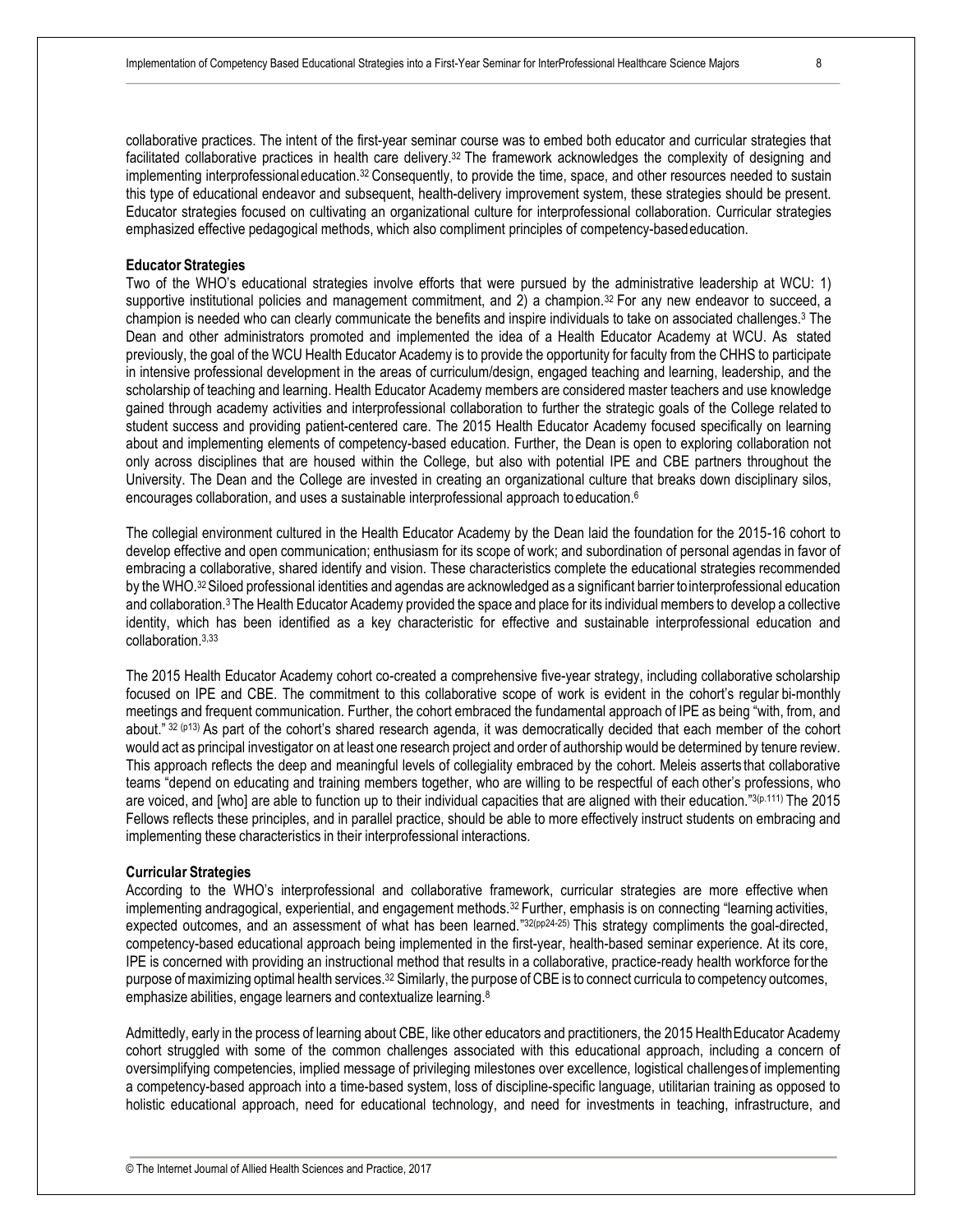assessment.<sup>8</sup> Many, but not all, of these challenges intersect both IPE and CBE. Consequently, any collaboration endeavoring on a similar effort should be aware of these challenges and reflect on the previously discussed educator strategies. There are several strategies that would be recommended prior to developing a first-year, interprofessional, competency-based, healthfocused seminar. These strategies include having a champion supportive of these efforts, a process for open communication and dialogue, and an understanding of professional roles and disciplinary strengths. Finally, the ability to subordinate individual agendas for a shared vision and an overall appreciation for the time and commitment required to realize the benefits of an interprofessional, collaborative endeavor are required and necessary for success.3,32,33,34

Students enrolled in the USI course remarked on end of semester evaluations that they believed the course helped them adjust to college life well, opened their eyes to different options for work within a health care setting, and provided them a safe space for reflection on the initial challenges of college and university life. All students enrolled returned to the university the following semester. While it is too early to tell if the overarching goal of helping students align with a health care discipline has been accomplished, or if participation in this USI course improved retention rates in new college freshman, initial findings are positive. Further research is necessary to help determine if a CBE USI course helped to develop a feeling of camaraderie and desire to continue to pursue an interprofessional health care degree and how that may later impact practice. It would also be of value to quantify how many of these students finish a baccalaureate degree in four to five years and how that compares to the overall University body of their entering class.

#### **FUTURE PLANS**

Today's health science graduates face many challenges when they enter the workforce. Healthcare is rapidly evolving and legislation such as the Patient Protection and Affordable Care Act have necessitated improved quality, efficiency and accountability.35 To meet these challenges, Health and Science programs in higher education are seeking creative ways to prepare students for careers in healthcare. Today's health science graduates need to have requisite knowledge of their field, yet they also need to be able to work as a team, communicate effectively, and practice in an ethical manner.

For over four decades, health policy makers and educators have worked to design interprofessional education to increase collaboration among healthcare providers, to reduce errors, and to control health care costs.32 Students need to be trained to work in collaborative environments on day one of a professional job, and learning the concepts of working with a healthcare team can be invaluable for students as they prepare for theworkforce.

University faculty can work toward these goals for their students by creating an interprofessional competency-based seminar for health science students early in their academic career. This type of course is designed to bring students in a variety of health- related majors during the first year of college. The course can be a stand-alone class, or it can be part of a learning community cohort of students who take 2 to 3 classes together during the first year of college.

The College invested in this course as part of the 2015 Health Educator Academy, an initiative designed to provide interprofessional development among faculty on campus. The implementation process of an interprofessional educational initiative must be flexible, tailored to the institution's unique qualities, and supportive of faculty development and time commitment.36 The Health Educator Academy helps to achieve the goals of IPE. Every member of our Health Educator Academy was part of the proposed first-year interprofessional course. Two members of the academy co-taught the course as instructors of record, and additional Academy Fellows presented content related to designated competencies. For example, one member on the team presented communication skills to the class. During another class, another member of the academy presented on the social and environmental determinants of health. Because the Health Educator Academy is composed of representatives from several areas of health science, the team approach to teaching the class allowed students to explore several professional avenues, and allowed the students to begin the process of team-building with other health professionals. This group of faculty worked with the students on group projects designed to introduce them to the concept of interprofessional healthcare. In addition, students worked on individual assignments to help them reflect on their own professional goals within the framework of a healthcare team.

As healthcare in the United States and internationally continues to evolve, providers will continue to face complex health issues. Complex issues such as obesity, stress, and substance abuse require complex solutions. Rather than deal with these issues from a single, specialized approach, healthcare providers must work collaboratively as a team to meet the needs of patients as well as the broader community. Courses such as a first-year seminar based on interprofessional competencybased curriculum can begin the process of teaching students to think collaboratively and critically. This type of course provides an introduction to the tools students need once they leave the university and enter the professional realm.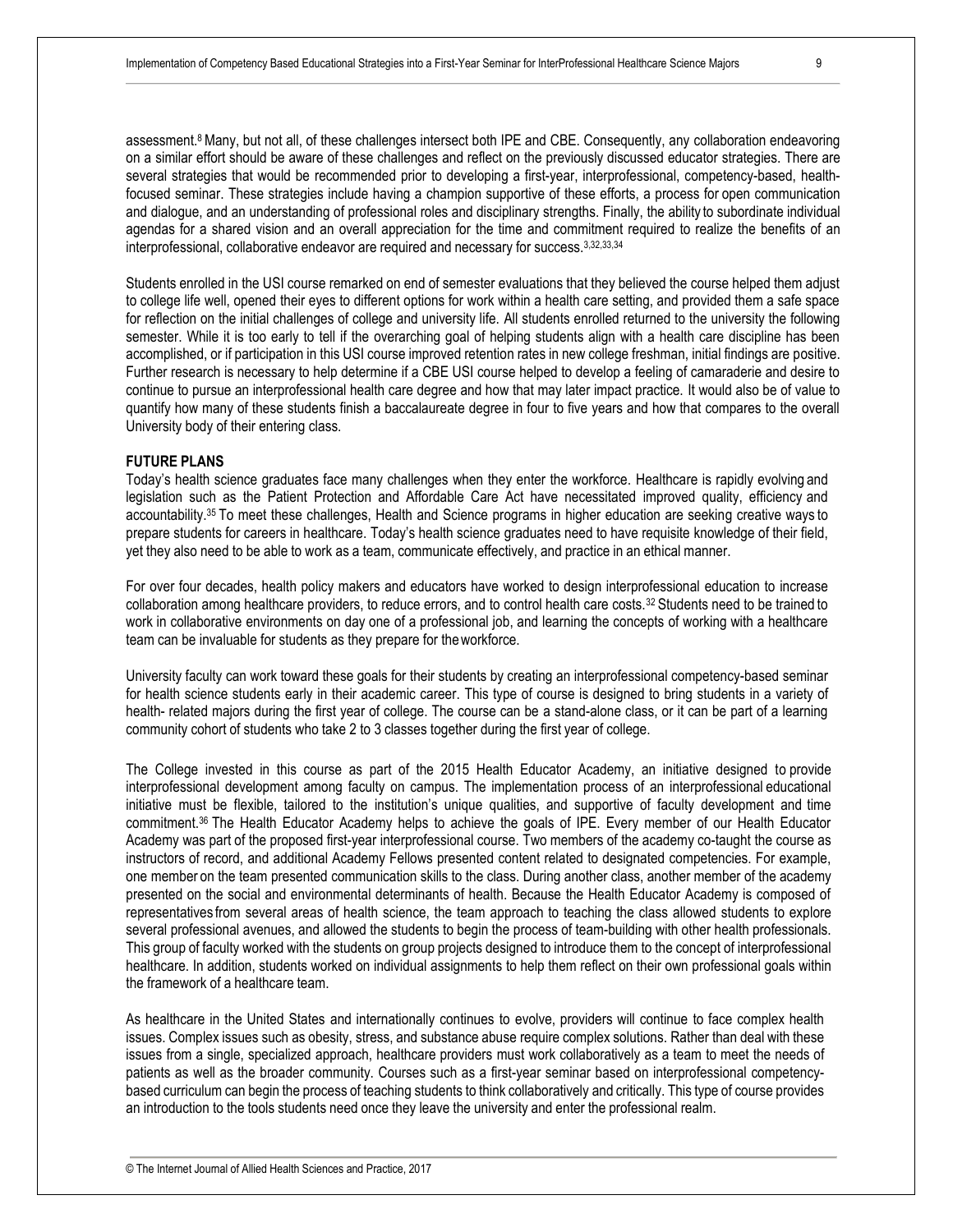#### **References**

- 1. Berrett D. New graduates test the promise of competency-based education. Chron Higher Ed. 2015;61(37):18.
- 2. Jogerst K, Callender B, Adams V, et al. Identifying interprofessional global health competencies for 21st-century health professionals. Ann Glob Health. 2015;81(2):239-47. [PMID: 26088089]
- 3. Meleis A. Interprofessional education: A summary of reports and barriers to recommendations. J Nurs Sch. 2015;48(1):106- 12. [PMID: 26642299]
- 4. Institute of Medicine. To err is human: Building a safer health system. https://www.nationalacademies.org/hmd/~/media/Files/Report%20Files/1999/To-Err-is-Human/To%20Err%20is%20Human%201999%20%20report%20brief.pdf. Published November 1999. Accessed June 27, 2016.
- 5. Institute of Medicine. Improving diagnosis in health care. http://www.nationalacademies.org/hmd/~/media/Files/Report%20Files/2015/Improving-Diagnosis/DiagnosticError\_ReportBrief.pdf. Published September 2015. Accessed June 27, 2016.
- 6. Reeves S, Perrier L, Goldman J, Freeth D, Zwarenstein M. Interprofessional education: Effects on professional practice and healthcare outcomes (update). Cochrane Database of Syst Rev. 2013 Mar 28;(3):CD002213. doi: 10.1002/14651858.CD002213.pub3. [PMID: 23543515]
- 7. Brashers V, Owen J, Haizlip J. Interprofessional education and practice guide no. 2: Developing and implementing a center for interprofessional education. J Interprof Care. 2015;29(2):95-9. [PMID: 25264813]
- 8. Frank J, Snell L, Cate O, et al. Competency-based medical education: Theory to practice. Med Teach. 2010;32(8):638-45.
- 9. Chappell C, Gonczi A, Hager P. Competency-based education. In: Foley G, ed. Understanding Adult Education and Training. St. Leonards, N.S.W.: Allen & Unwin; 2000.
- 10. Ford K. Competency-based education history, opportunities, and challenges. UMUC. http://www.umuc.edu/innovatelearning/upload/cbe-lit-review-ford.pdf. Published October 24, 2014, Accessed June 27, 2016.
- 11. Kelchen R. The landscape of competency-based education: Enrollments, demographics, and affordability. Home. https://library.educause.edu/resources/2015/1/the-landscape-of-competencybased-education-enrollments-demographicsand-affordability. Published January 2015. Accessed June 27, 2016.
- 12. Council of Regional Accrediting Commissions. Regional Accreditors Announce Common Framework for Defining and Approving Competency-Based Education Programs. https://www.hlcommission.org/Monitoring/competency-basededucation-programs.html. Published 2015. Accessed June 27, 2016.
- 13. Johnstone S, Soares L. Principles for developing competency-based education programs. Change: Mag Higher Learn. 2014;46(2):12-9.
- 14. The White House. Fact Sheet on the president's plan to make college more affordable: A better bargain for the middle class. http://www.whitehouse.gov/the-press-office/2013/08/22/fact-sheet-president-s-plan-make-college-more-affordablebetter- bargain-. Published 2013. Accessed June 27, 2016.
- 15. Fleming B. Mapping the competency-based education universe Eduventures. Eduventures RSS2. http://www.eduventures.com/2015/02/mapping-the-competency-based-education-universe/. Published 2015. Accessed June 27, 2016.
- 16. Beaglehole R, Bonita R. What is global health? Glob Health Action. 2010 Apr 6;3:5142. doi: 10.3402/gha.v3i0.5142. [PMID: 20386617]
- 17. Upcraft M, Gardner J, Barefoot B. Challenging and Supporting the First-Year Student: A Handbook for Improving the First Year of College. San Francisco: Jossey-Bass, 2005.
- 18. About the Center. National Resource Center for The First-Year Experience and Students in Transition. Columbia, SC: National Resource Center. http://sc.edu/fye/center/index.html. Accessed March 3, 2017.
- 19. Hunter M, Linder C. First-year seminars. In: Upcraft M, Gardner J, Barefoot B. Challenging and supporting the first-year student: A handbook for improving the first year of college. San Francisco: Jossey-Bass; 2005
- 20. Kuh G. High impact educational practices: What they are, who has access to them, and why they matter. Washington, DC: Association of American Colleges and Universities; 2010
- 21. Tukibayeva M, Gonyea R. High-impact practices and the first-year student. New Dir Inst Res. 2014;2013(160):19-35.
- 22. Vaughan A, Parra J, Lalonde T. First-generation college student achievement and the first-year seminar: A quasiexperimental design. J First-Year Exp Stud Transit. 2014;26(2):51-67.
- 23. Young D, Hopp J. 2012-2013 national survey of first-year seminars: exploring high-impact practices in the first college year. Research reports on college transitions no. 4. National Resource Center for the First-Year Experience and Students in Transition; 2014.